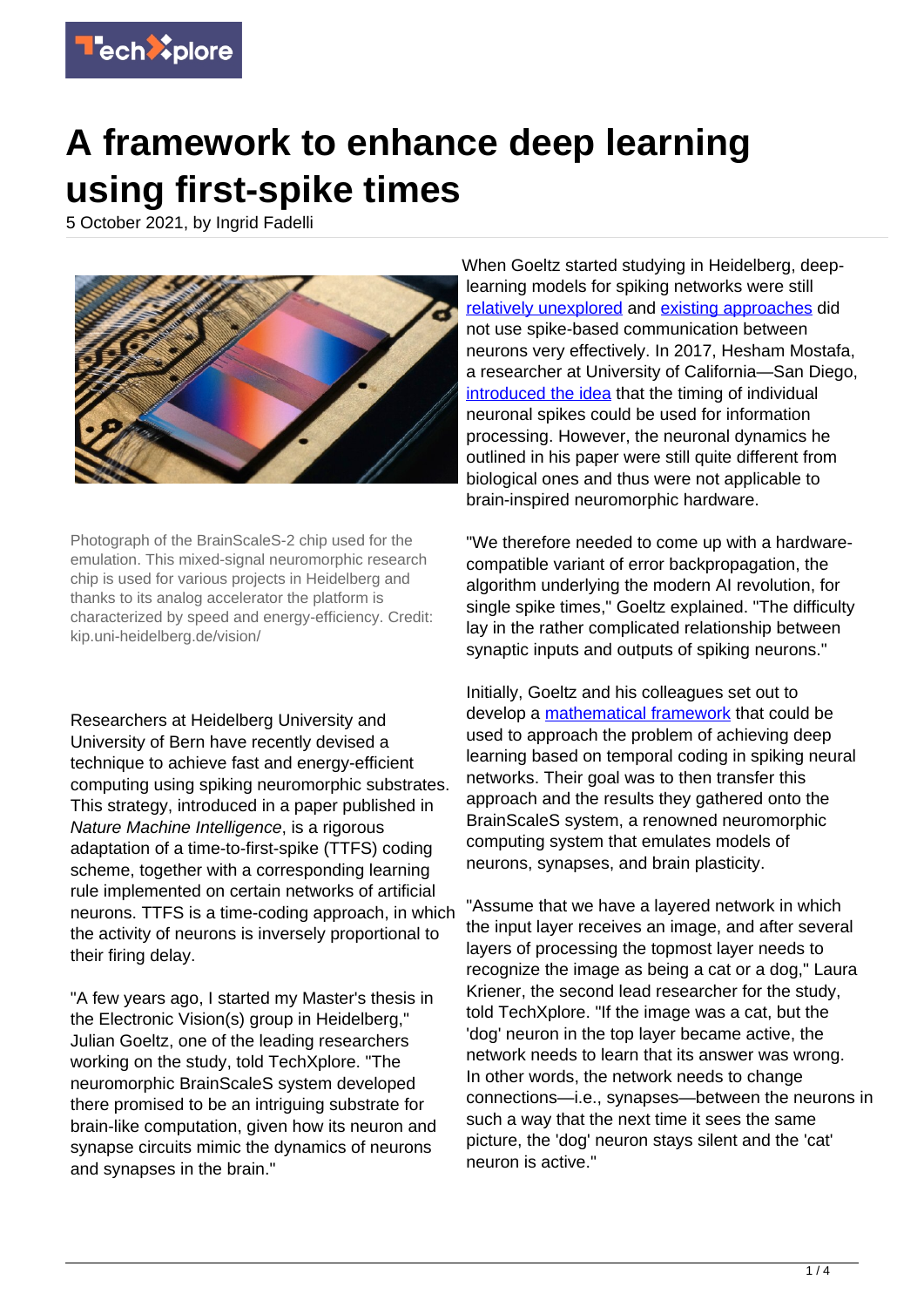

The problem described by Kriener and addressed in the recent paper, known as the 'credit assignment problem," essentially entails understanding which synapses in a neural network are responsible for a network's output or prediction, of our neuromorphic networks." and how much of the credit each synapse should take for a given prediction.

To identify what synapses were involved in a network's wrong prediction and fix the issue, researchers often use the so-called error backpropagation algorithm. This algorithm works by propagating an error in the topmost layer of a neural network back through the network, to inform synapses about their own contribution to this error and change each of them accordingly.

When neurons in a network communicate via spikes, each input spike 'bumps' the potential of a neuron up or down. The size of this 'bump' depends on the weight of a given synapse, known as 'synaptic weight."

"If enough upward bumps accumulate, the neuron 'fires'—it sends out a spike of its own to its partners," Kriener said. "Our framework effectively tells a synapse exactly how to change its weight to achieve a particular output spike time, given the timing errors of the neurons in the layers above, similarly to the backpropagation algorithm, but for spiking neurons. This way, the entire spiking activity of a network can be shaped in the desired way—which, in the example above, would cause the 'cat' neuron to fire early and the 'dog' neuron to stay The findings could have important implications for silent or fire later."

Due to its spike-based nature and to the hardware used to implement it, the framework developed by Goeltz, Kriener and their colleagues exhibits remarkable speed and efficiency. Moreover, the framework encourages neurons to spike as quickly as possible and only once. Therefore, the flow of information is both quick and sparse, as very little data needs to flow through a given neural network to enable it to complete a task.

"The BrainScaleS hardware further amplifies these features, as its neuron dynamics are extremely fast—1000 times faster than those in the brain—which translates to a correspondingly higher

information processing speed," Kriener explained. "Furthermore, the silicon neurons and synapses are designed to consume very little power during their operation, which brings about the energy efficiency



Illustration of the on-chip classification process. The traces in the eight panels show the membrane voltages of the classifying neurons. The sharp peak is when the neuron spikes. Our algorithm aims to have the 'correct' label neuron spike first while delaying the spikes of the other label neurons. Multiple recordings for each trace show the variation due to the analog nature of the circuitry, but nevertheless the algorithm succeeds in training. Credit: Goltz et al.

both research and development. In addition to informing further studies, they could, in fact, pave the way toward the development of faster and more efficient neuromorphic computing tools.

"With respect to information processing in the brain, one longstanding question is: Why do neurons in our brains communicate with spikes? Or in other words, why has evolution favored this form of communication?" M. A. Petrovici, the senior researcher for the study, told TechXplore. "In principle, this might simply be a contingency of cellular biochemistry, but we suggest that a sparse and fast spike-based information processing scheme such as ours provides an argument for the functional superiority of spikes."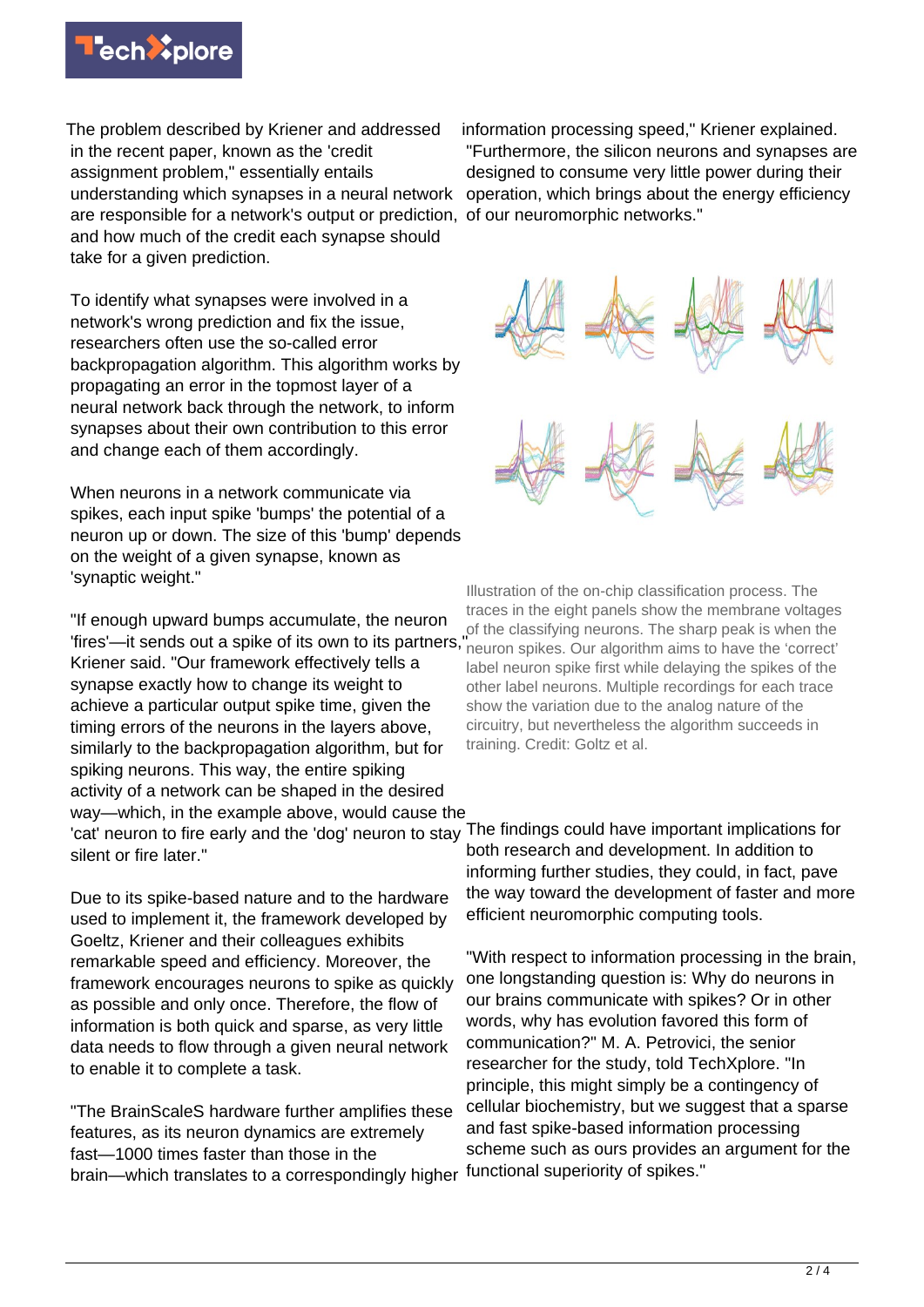

a series of systematic robustness tests. Remarkably, they found that their model is wellsuited for imperfect and diverse neural substrates, which would resemble those in the human cortex. where no two neurons are identical, as well as hardware with variations in its components.

"Our demonstrated combination of high speed and low power comes, we believe, at an opportune time, considering recent developments in chip design," Petrovici explained. "While on modern processors the number of transistors still increases roughly exponentially (Moore's law), the raw processing speed as measured by the clock frequency has stagnated in the mid-2000s, mainly due to the high power dissipation and the high operating temperatures that ariseas a consequence. Furthermore, modern processors still essentially rely on a von-Neumann architecture, with a [central processing unit](https://techxplore.com/tags/central+processing+unit/) and a separate memory, between which information needs to flow for each processing step in an algorithm."

In [neural networks](https://techxplore.com/tags/neural+networks/), memories or data are stored within the processing units themselves; that is, within [neurons](https://techxplore.com/tags/neurons/) and synapses. This can significantly increase the efficiency of a system's information flow.

As a consequence of this greater efficiency in information storage and processing, the framework developed by this team of researchers consumes comparatively little power. Therefore, it could prove added. particularly valuable for edge computing applications such as nanosatellites or wearable devices, where the available power budget is not sufficient to support the operations and requirements of modern microprocessors.

So far, Goeltz, Kriener, Petrovici and their colleagues ran their framework using a platform for basic neuromorphic research, which thus prioritizes neural information processing systems(2015). model flexibility over efficiency. In the future, they would like to implement their framework on custom- [Abstract.html](https://papers.nips.cc/paper/2015/hash/10a5ab2db37feedfdeaab192ead4ac0e-Abstract.html) designed neuromorphic chips, as this could allow them to further improve its performance.

"Apart from the possibility of building specialized hardware using our design strategy, we plan to

The researchers also evaluated their framework in pursue two further research questions," Goeltz said. "First, we would like to extend our neuromorphic implementation to online and embedded learning."

> For the purpose of this recent study, the network developed by the researchers was trained offline, on a pre-recorded dataset. However, the team would like to also test it in real-world scenarios where a computer is expected to learn how to complete a task on the fly by analyzing online data collected by a device, robot or satellite.

"To achieve this, we aim to harness the plasticity mechanisms embedded on-chip," Goeltz explained. "Instead of having a host computer calculate the synaptic changes during learning, we want to enable each synapse to compute and enact these changes on its own, using only locally available information. In our paper, we describe some early ideas towards achieving this goal."

In their future work, Goeltz, Kriener, Petrovici and their colleagues would also like to extend their framework so that it can process spatiotemporal data. To do this, they would need to also train it on time-varying data, such as audio or video recordings.

"While our model is, in principle, suited to shape the spiking activity in a [network](https://techxplore.com/tags/network/) in arbitrary ways, the specific implementation of spike-based error propagation during temporal sequence learning remains an open research question," Kriener

 **More information:** J. Göltz et al, Fast and energyefficient neuromorphic deep learning with first-spike times, Nature Machine Intelligence (2021). [DOI:](http://dx.doi.org/10.1038/s42256-021-00388-x) [10.1038/s42256-021-00388-x](http://dx.doi.org/10.1038/s42256-021-00388-x)

Steve K. Esser et al, Backpropagation for energyefficient neuromorphic computing. Advances in [papers.nips.cc/paper/2015/hash … d4ac0e-](https://papers.nips.cc/paper/2015/hash/10a5ab2db37feedfdeaab192ead4ac0e-Abstract.html)

Sebastian Schmitt et al, Neuromorphic hardware in the loop: Training a deep spiking network on the brainscales wafer-scale system. 2017 international joint conference on neural networks (IJCNN)(2017).